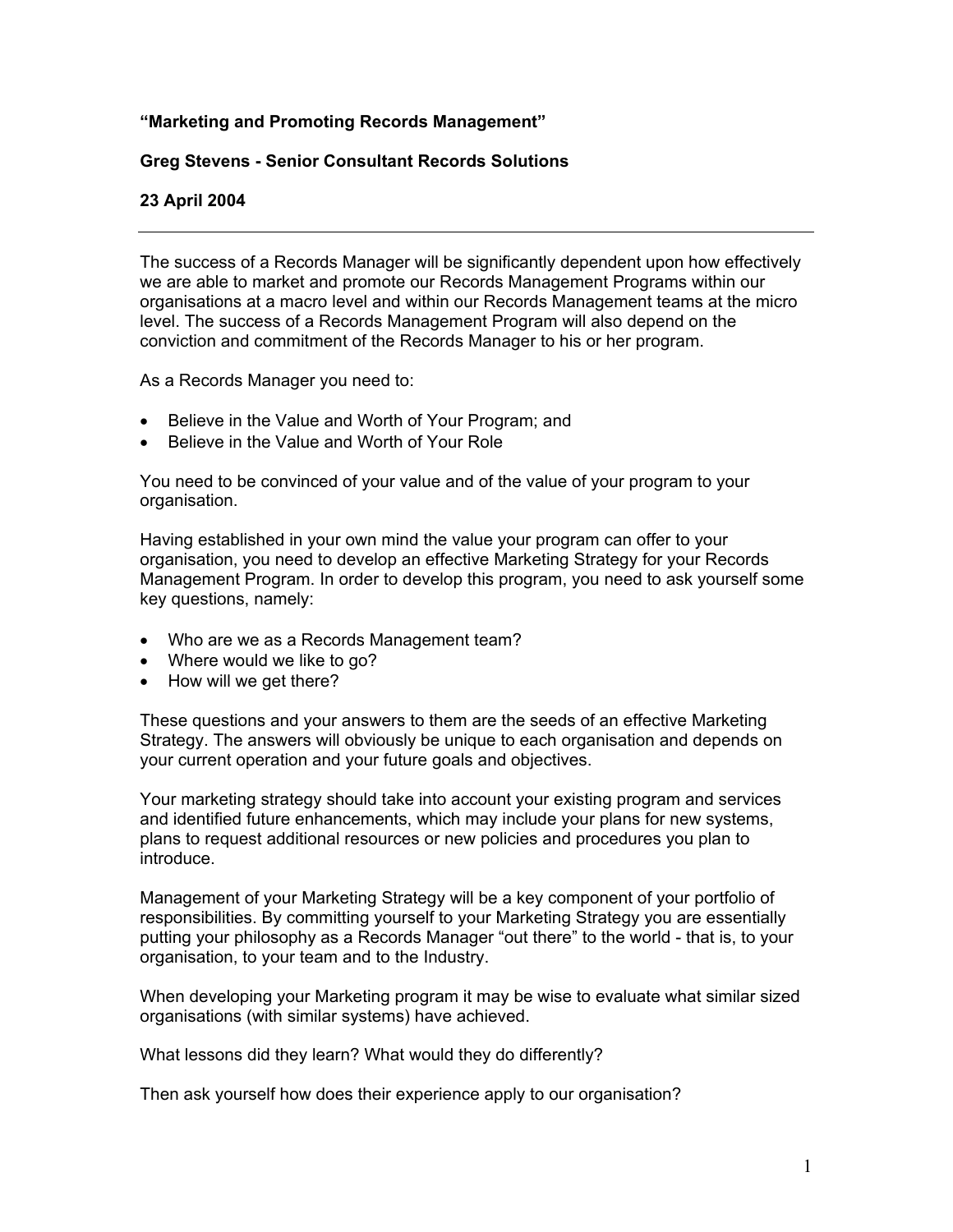Also, keep an open mind. It is very important that you take ideas and initiatives you may learn from seminars, articles etc and incorporate these ideas in to your program and Marketing Strategy.

As Records Manager you are best equipped to determine what ideas and concepts would work effectively within your organisation.

There are three core components of an effective Records Management Marketing Strategy. These are strategies for:

- Marketing Your Records Management Program
- Marketing Yourself as Records Manager
- Marketing Your Records Management Team

## **Marketing Your Records Management Program**

It is important to re-inforce the need to initially convince yourself of the value of your program. In your own mind, you need to clearly articulate your vision for your Records Management program.

Establish a clear picture of what you want to achieve, how you will achieve your goals and when you want to achieve these goals.

Importantly, to gain executive support and acceptance for your plan, you need to design your marketing strategy in alignment with the Mission Statement and Corporate Strategies of your organisation.

Also seek support and assistance from those areas within your organisation that have an interest and share your concerns and objectives. These support areas may include Information Technology (IT), Risk Management, Internal Audit and Quality Management.

It is also important that you acquire a clear understanding of the goals, objectives and values of your organisation. You will need to understand what are the current important issues and how records management can effectively assist the organisation address their current issues.

You will also need to understand the decision making processes – and the key players (sometimes not indicated within the organisation chart). It is also important to understand your organisation's operational deadlines and decision making timeframes.

Be prepared to face objections to your records management strategy.

An increasingly effective strategy of marketing your Records Management Program is to "accentuate the Negative". Be prepared to not only market the benefits of your program but also to highlight the dangers of the organisation not implementing an effective records management program. Use examples of recent disasters that pertain to your organisations industry. For financial organisations examples such as Enron would be useful, for State Government agencies examples from The Royal Commission in to W.A. Inc, and so on.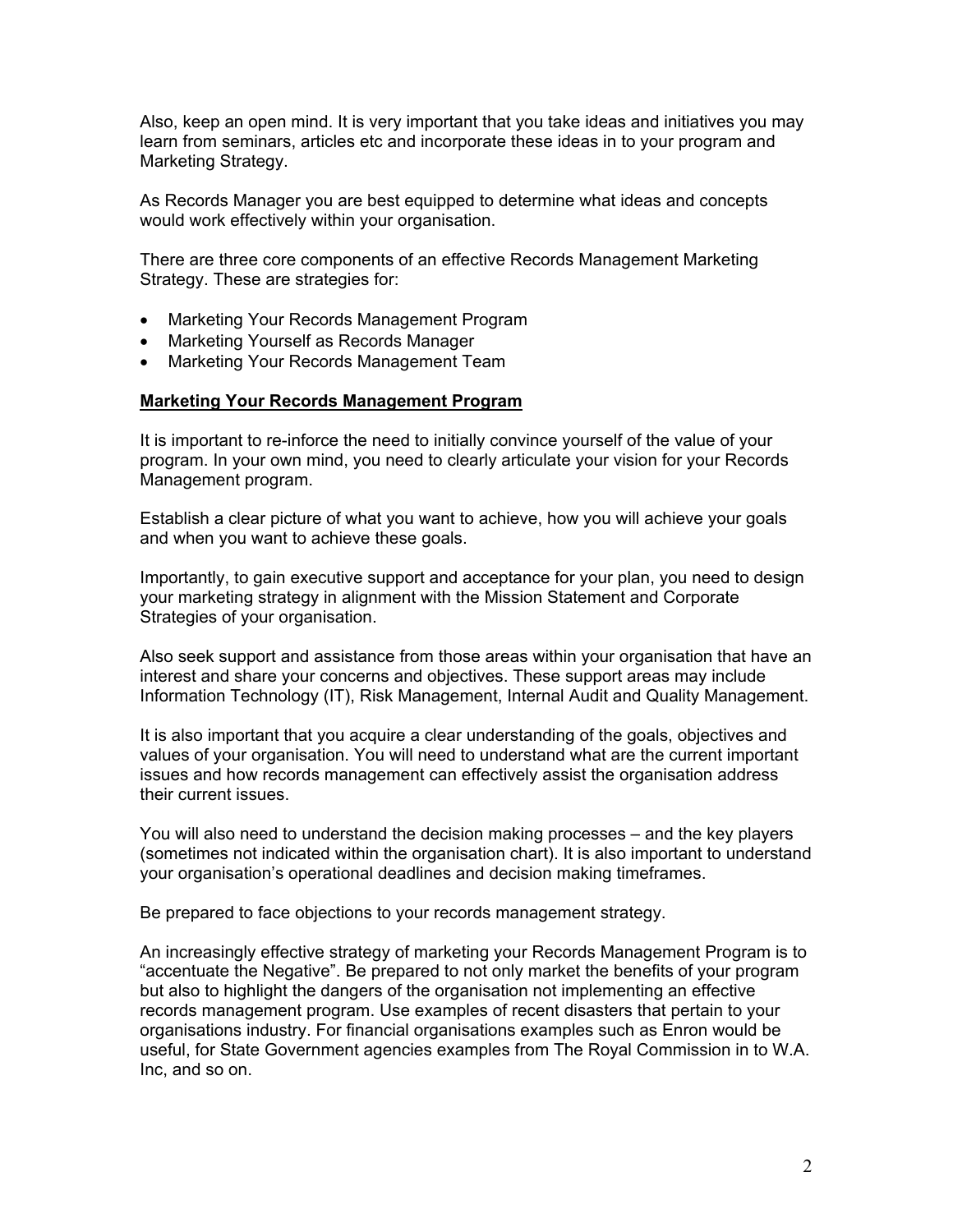It is also vitally important to remind your organisation of their relevant compliance and governance responsibilities (Public Records Act, National Archives Act, Privacy legislation, etc).

In order to effectively market your ideas and promote your Records Management Program you may need to consider the most effective medium or forum to "get your message across".

Options include publishing material on the Inter and / or Intranet, and circulating newsletters detailing the aims and objectives of your program.

Further strategies include asking to speak at senior management committees and work groups on specific records management issues, and developing internal records management focus groups (for key stakeholders to have a forum to address records management issues). All of these initiatives are aimed at promoting awareness of your program at a senior level within your organisation.

You may also consider inviting records management industry representatives to address your executive group particularly to explain compliance or governance issues and so on.

As Records Manager you must believe that you have a positive contribution to make to your organisation. You have been selected to a fulfil a pivotal role of great responsibility within your organisation.

It is not enough to do continual "hands on" work. As a complete "hands on" worker you will not be able to achieve your long term marketing and promotional goals and, importantly, the organisation will not benefit from your experience and knowledge.

You must strive to improve Records Management within your organisation. To achieve your goals you must be seen "out there" in your organisation.

Consider gaining membership of key committees such as the Information Technology Strategy Committee, the Risk Management Committee, the Privacy Committee, and the Disaster Planning Committee and so on, to promote the value of your program.

Remember you are a professional and an expert in your field!

The organisation can directly benefit from your contribution and the insight you can provide to these important committees and work groups.

#### **Marketing and Promoting Yourself**

Be innovative, open and ready to listen and consider new ideas and suggestions for improvement from staff at all levels within your organisation. Always be enthusiastic and ready to promote and market your records management program. Be enthusiastic about records management and encourage staff within your organisation to "learn" and find out more about our profession. This can be achieved by circulating and distributing relevant articles in the press and on the Internet, about records management.

Also "walk the talk" by maintaining an effective and well organised records system within your office.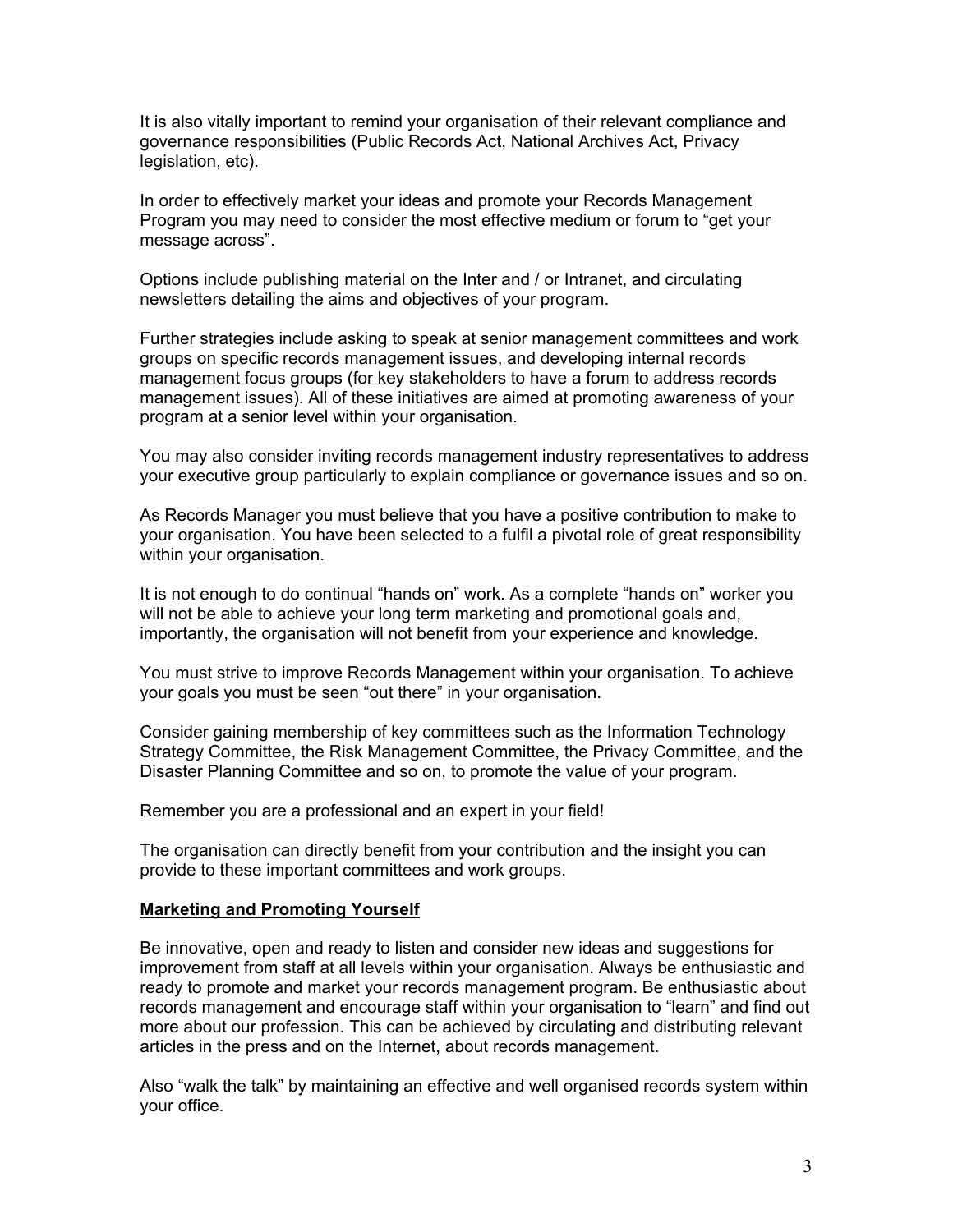As we all know Records Management is not always an exact science and we can all benefit from learning about another's experience. It is important therefore that you consider writing articles about what has worked for you and your team. This strategy will not only raise your profile within your organisation but also within our Industry.

It is also important to display your qualifications and awards within your organisation to make the organisation aware of the academic scholarship behind our Industry and to inspire your team who may be considering undertaking similar programs of study.

#### **Marketing and Promoting Your Records Management Staff**

The key to promoting and marketing your staff is to encourage and motivate them. You should try to foster an environment of positive achievement and a sense that what we are doing is extremely important to your organisation. This must be genuine and therefore you must be positive and truly believe in what you are doing and what you are trying to achieve.

My suggestions include formulating a Multi-skilling strategy or a staff development plan for your team. You may need to grade the skills and abilities you want your staff to acquire and the time frame you feel is needed for your staff to acquire the skills of each of the records management positions.

Encourage your staff to undertake formal studies and to plan a career in Records Management.

As Records Manager you could solicit Business Unit Managers in your organisation with the objective of having members of your team attend their work areas and observe the work practices within the unit. This step will broaden the outlook of your staff and help them understand when and how the records they manage are generated, and how they are used by Business Units. An additional step is to nominate members of your staff to attend organisational committees such as Occupational Health and Safety and Risk Management work groups.

Also look at nominating mentors for your staff (with their agreement) within the Records Management industry. Help your team members to select mentors who are similar in nature, personality and style to your individual team member.

These steps of promoting and nurturing your team members will have long term benefits in both defining your management style within the organisation and the external Records Management industry; and also have a great positive impact on the careers of your team members.

It is important for the self esteem of each team member that you develop a specific plan and strategy for them as an individual.

The goal of your strategy is to develop their profile within the organisation and this is different from their Performance Plan.

Your promotion strategy may include such initiatives as Attendance on the Occupational Health and Safety committee and / or Communications Committee as the Records